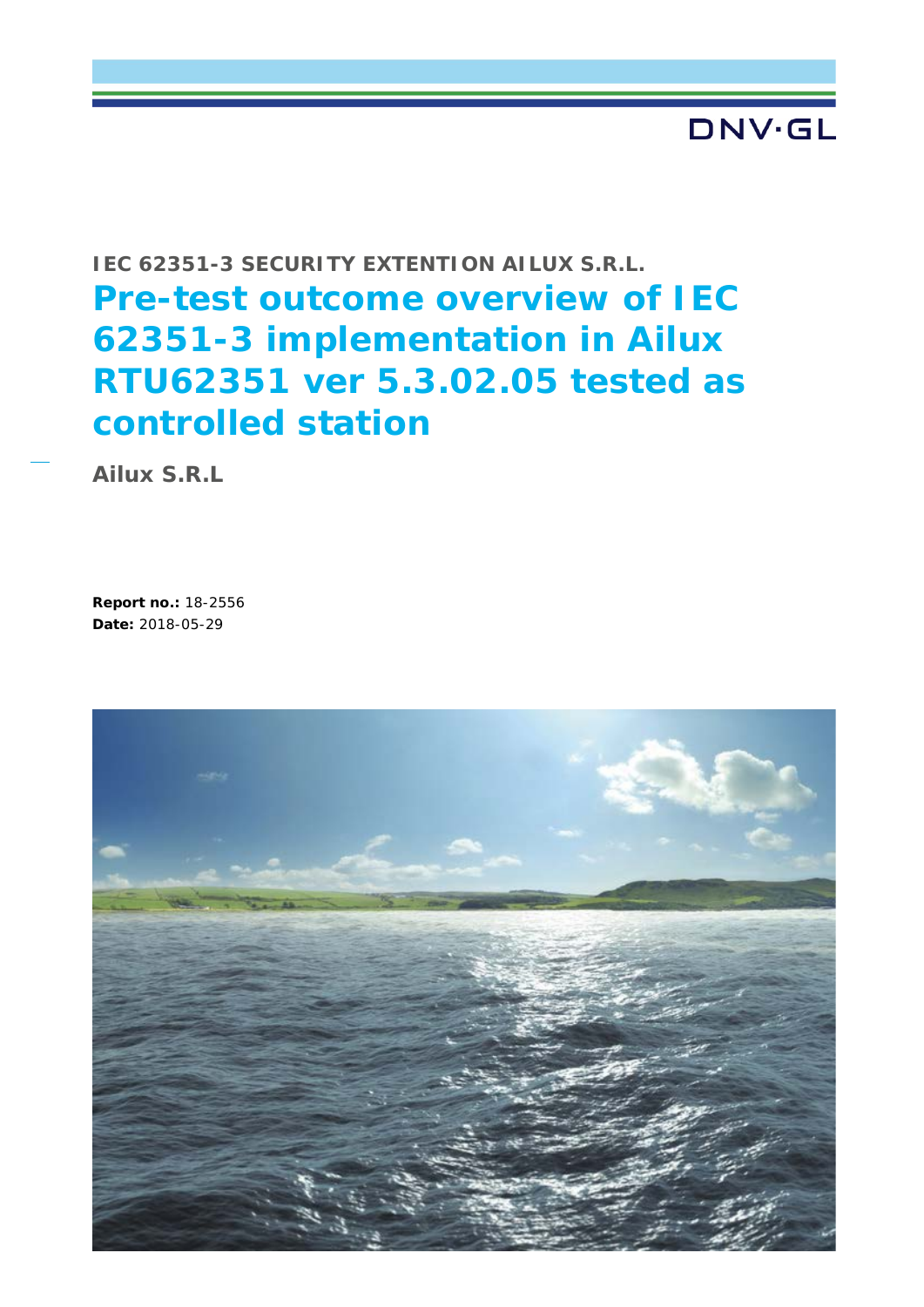| Project name:      | IEC 62351-3 security extention Ailux S.R.L.    | DNV GL - Energy            |
|--------------------|------------------------------------------------|----------------------------|
| Report title:      | Pre-test outcome overview of IEC 62351-3       | <b>Energy Advisory</b>     |
|                    | implementation in Ailux RTU62351 ver 5.3.02.05 | P.O. Box 9035              |
|                    | tested as controlled station                   | 6800 ET ARNHEM             |
| Customer:          | Ailux S.R.L                                    | The Netherlands            |
| Contact person:    | Stefano Pini                                   |                            |
| Date of issue:     | 2018-05-29                                     | Tel: +31 26 356 9111       |
| Project No.:       | 10097680                                       | Registered Arnhem 09006404 |
| Organisation unit: | INC.                                           |                            |
| Report No.:        | 18-2556                                        |                            |

Prepared by:  $V$ erified by: Approved by: Approved by:

le Colougelo

 $ATX$ 

D. Colangelo T. Levels T. Levels S.J.T. Mulder

Copyright © DNV GL 2018 All rights reserved. Unless otherwise agreed in writing: (i) This publication or parts thereof may not be copied, reproduced or transmitted in any form, or by any means, whether digitally or otherwise; (ii) The content of this publication shall be kept confidential by the customer; (iii) No third party may rely on its contents; and (iv) DNV GL undertakes no duty of care toward any third party. Reference to part of this publication which may lead to misinterpretation is prohibited. DNV GL and the Horizon Graphic are trademarks of DNV GL AS.

DNV GL Distribution: The Contract of the Contract of Contract Contract Contract Contract Contract Contract Contract Contract Contract Contract Contract Contract Contract Contract Contract Contract Contract Contract Contrac

□ Unrestricted distribution (internal and external) IEC62351-3 server side

☐ Unrestricted distribution within DNV GL Group

☒ Unrestricted distribution within DNV GL contracting party

#### □ No distribution (confidential)

| Rev. No. Date |            | Reason for Issue | Prepared by Verified by |           | <b>Example 2</b> Approved by |
|---------------|------------|------------------|-------------------------|-----------|------------------------------|
|               | 2018-05-29 | First issue      | D. Colangelo            | ™. Levels | S.J.T. Mulder                |

© 2018 DNV GL Netherlands B.V.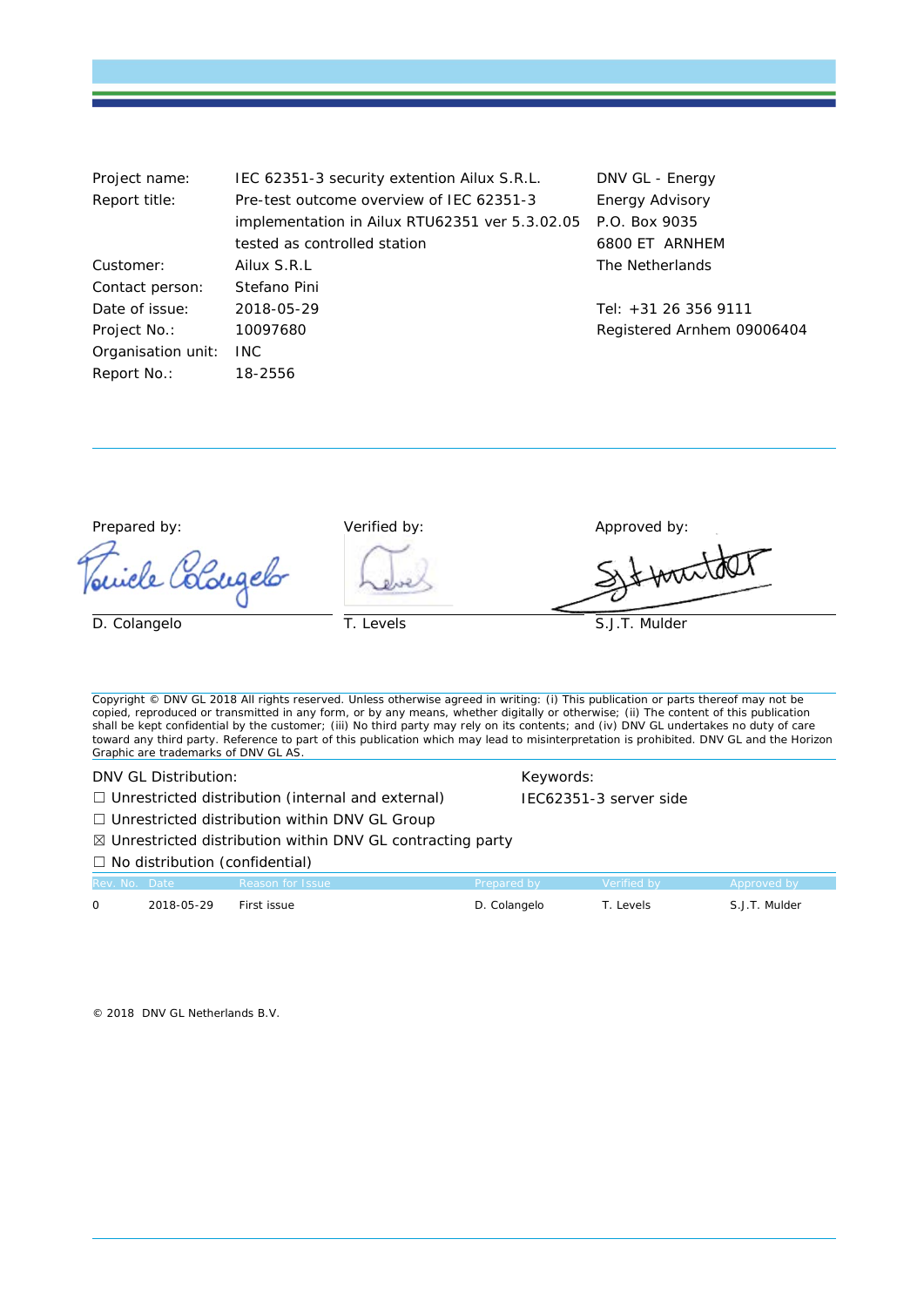# Table of contents

| 1.1 | Remarks & Recommendations following from the test | $\mathcal{P}$ |
|-----|---------------------------------------------------|---------------|
| 2   |                                                   |               |
| 2.1 | <b>Configuration Parameters</b>                   | 3             |
| 2.2 | Normal Procedure                                  | 4             |
| 2.3 | Resiliency test                                   |               |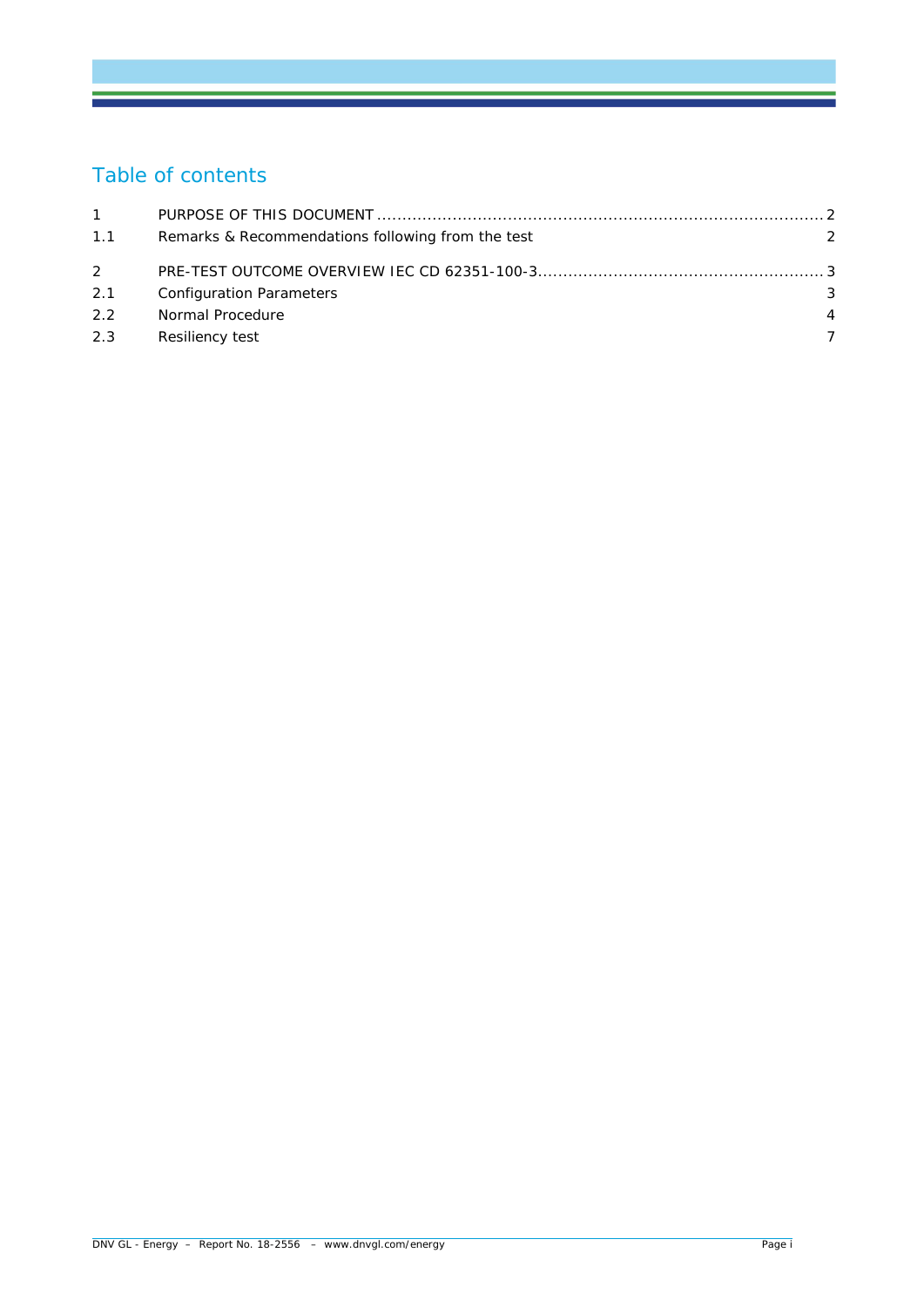## **1 PURPOSE OF THIS DOCUMENT**

On behalf of Ailux S.R.L. DNV GL performed a compliance pre-test on device RTU62351 (further referred as Device Under Test, DUT), with software version 5.3.02.05. The purpose of this document is to describe the pre-test outcome of the type test according to IEC 62351-3 implementation in the DUT.

The type test was executed following IEC FDIS AMD 62351-3:2018 applied to IEC 60870-5-104 at DNV GL, Arnhem from 14<sup>th</sup> March to 16<sup>th</sup> March 2018.

The pre-test outcome overview does not form any basis for an Attestation of Conformance and does not constitute part of a Conformance Test report. The purpose of the pre-test is to support a manufacture to better prepare their devices in view of a Conformance Test trial.

The Attestation of Conformance is primarily of interest to product marketers and customers, as a proof of independent verification of minimized interoperability risks.

### **1.1 Remarks & Recommendations following from the test**

The following remarks apply: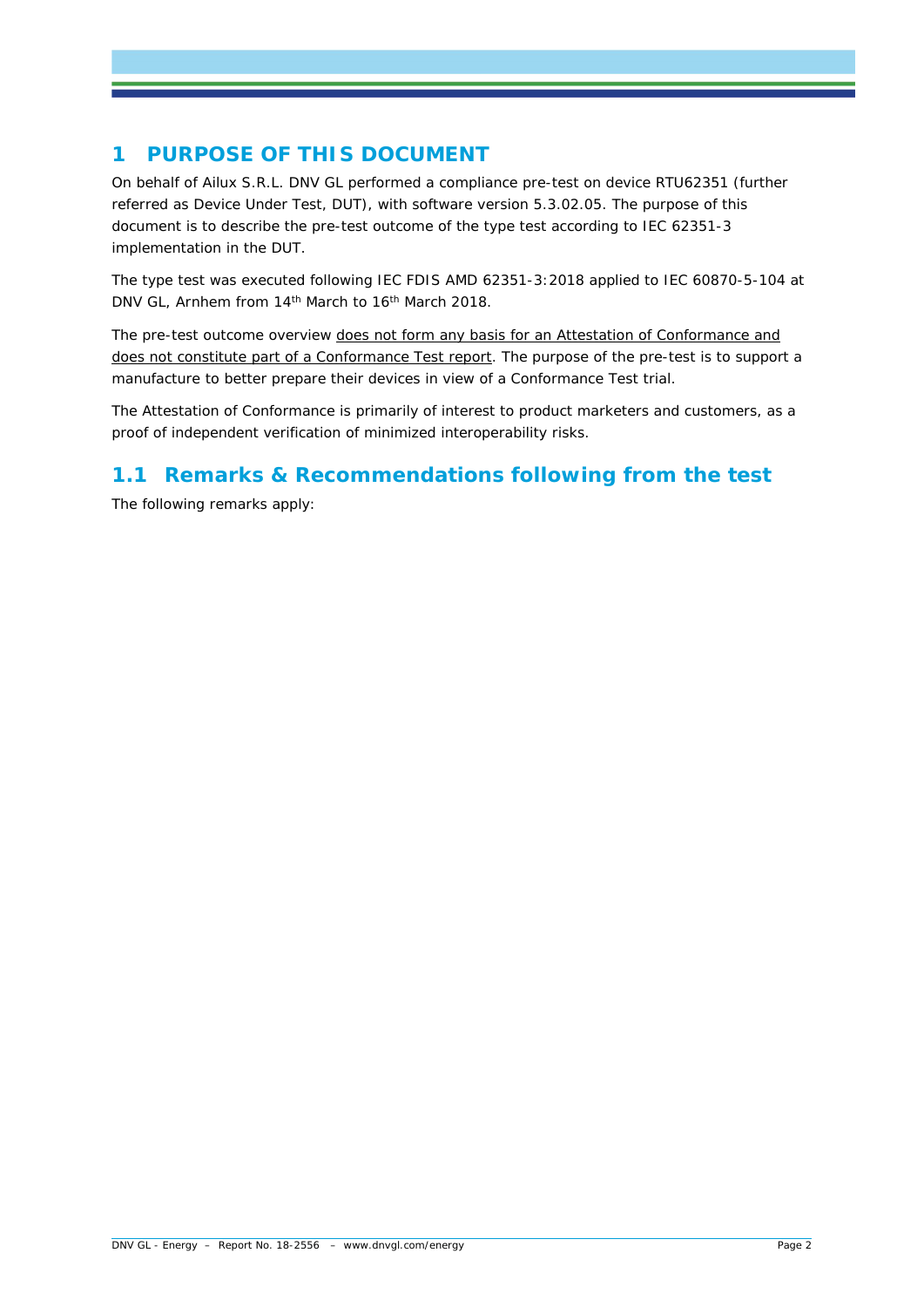#### <span id="page-4-7"></span><span id="page-4-6"></span><span id="page-4-5"></span><span id="page-4-4"></span><span id="page-4-3"></span><span id="page-4-2"></span><span id="page-4-1"></span><span id="page-4-0"></span>**2 PRE-TEST OUTCOME OVERVIEW IEC CD 62351-100-3**

The test result charts described in this chapter are based on test procedures as described in IEC CD 62351-100-3 document. A full description of the test cases is presented in that document.

#### **2.1 Configuration Parameters**

| <b>Configuration Parameters</b> |        | √ indicates the Test Case has PASSED<br>FAIL indicates the Test Case has FAILED<br>N.A indicates that Configuration Value is NOT SUPPORTED by the device<br>Empty indicates the Test Case was NOT PERFORMED<br>Black Box indicates the Test Case is NOT APPLICABLE in the normative |               |
|---------------------------------|--------|-------------------------------------------------------------------------------------------------------------------------------------------------------------------------------------------------------------------------------------------------------------------------------------|---------------|
| <b>Test</b>                     | No.    | <b>Description</b>                                                                                                                                                                                                                                                                  | <b>Result</b> |
| <b>Configuration Parameters</b> | 6.1.1  | Station Type (Client, Server)                                                                                                                                                                                                                                                       |               |
|                                 | 6.1.2  | TCP IP Port to be used for secure communication                                                                                                                                                                                                                                     | $\sqrt{1}$    |
|                                 | 6.1.3  | <b>TLS Versions</b>                                                                                                                                                                                                                                                                 | $\sqrt{2}$    |
|                                 | 6.1.4  | <b>TLS Cipher Suites</b>                                                                                                                                                                                                                                                            |               |
|                                 | 6.1.5  | Public Key Lengths                                                                                                                                                                                                                                                                  | $\sqrt{3}$    |
|                                 | 6.1.6  | <b>Certificates Revocation Check methods</b>                                                                                                                                                                                                                                        | $\sqrt{4}$    |
|                                 | 6.1.7  | <b>Certificate Revocation Check Interval</b>                                                                                                                                                                                                                                        |               |
|                                 | 6.1.8  | TLS Session Renegotiation Interval                                                                                                                                                                                                                                                  | $\sqrt{5}$    |
|                                 | 6.1.9  | <b>TLS Session Resumption Interval</b>                                                                                                                                                                                                                                              | $\sqrt{6}$    |
|                                 | 6.1.10 | Number of CA supported                                                                                                                                                                                                                                                              | $\sqrt{7}$    |
|                                 | 6.1.11 | Maximum certificate size                                                                                                                                                                                                                                                            | $\sqrt{8}$    |

<sup>1</sup>The secure TCP is a fixed value.

2Pre-test has been performed for TLSv 1.2

- 3The value is indicated in PICS
- 4The value is indicated in PICS
- 5The value is indicated in PICS
- 6The value is indicated in PICS
- 7The value is indicated in PICS
- 8The value is indicated in PICS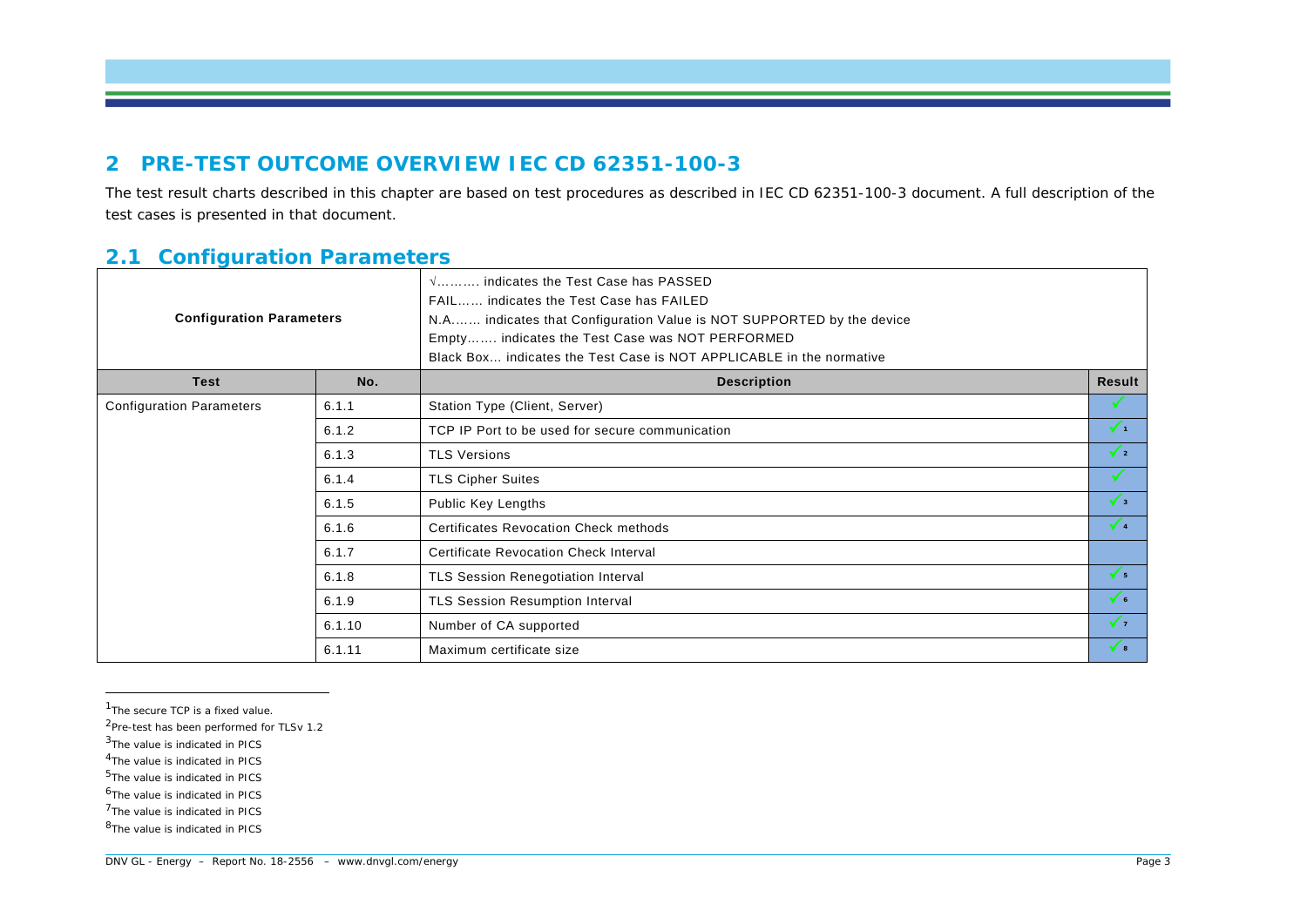#### **2.2 Normal Procedure**

|                                                               |        | Record the test cases result on the right for each configuration value supported (see clause 6):<br>V indicates the Test Case has PASSED                                                                                                    | <b>Station Type</b> |                   |
|---------------------------------------------------------------|--------|---------------------------------------------------------------------------------------------------------------------------------------------------------------------------------------------------------------------------------------------|---------------------|-------------------|
| <b>Verification of Procedures</b><br>IEC 62351-3 requirements |        | FAIL indicates the Test Case has FAILED<br>N.A indicates that Configuration Value is NOT SUPPORTED by the device<br>Empty indicates the Test Case was NOT PERFORMED<br>Black Box indicates the Test Case is NOT APPLICABLE in the normative | Client<br>Station   | Station<br>Server |
| Test                                                          | No.    | <b>Description</b>                                                                                                                                                                                                                          |                     | Result            |
| Normal Procedure                                              | 7.1.1  | The DUT (Client only) initiates the TCP/IP connection to the Server using remote station TCP/IP port specified<br>for secure communication.                                                                                                 | N.A                 |                   |
|                                                               | 7.1.2  | The DUT (Server only) accepts the TCP/IP connection on TCP/IP port specified for secure communication.                                                                                                                                      |                     | $\checkmark$      |
|                                                               | 7.1.3  | The DUT (Client only) performs the Initial TLS Handshake upon the connection is established and no previous<br>TLS Session was established.                                                                                                 | N.A                 |                   |
|                                                               | 7.1.4  | The DUT performs Session Renegotiation at the Configured interval for Session Renegotiation, in an ongoing<br>TLS Session.                                                                                                                  | N.A                 | $\checkmark$      |
|                                                               | 7.1.5  | If CRL certificate check method is supported, at least one TLS renegotiation is synchronized (performed<br>immediately after) the CRL update.                                                                                               |                     |                   |
|                                                               | 7.1.6  | If OCSP certificate check method is supported, the TLS Session Renegotiation is performed at the Configured<br>interval for Certificate Revocation check.                                                                                   |                     |                   |
|                                                               | 7.1.7  | The DUT supports at least minumum number fo root CAs (has the corresponding number of root CA<br>certificates installed locally).                                                                                                           | N.A                 | $\mathcal{L}$     |
|                                                               | 7.1.8  | The DUT accepts any Remote Station certificate from one or more authorized CA locally configured, after<br>successful validation.                                                                                                           | N.A                 |                   |
|                                                               | 7.1.9  | The DUT accepts one or more specific Remote Station certificate (locally configured) from one or more<br>authorized CA (locally configured).                                                                                                | N.A                 |                   |
|                                                               | 7.1.10 | During the initial handshake<br>the DUT (Client only) correctly provides the Trusted CA Indication in the ClientHello message.                                                                                                              | N.A                 |                   |
|                                                               | 7.1.11 | During the initial handshake,                                                                                                                                                                                                               |                     |                   |
|                                                               |        | the DUT (Server only), in the ServerHello message, correctly provides a certificate selected from the<br>Certificate Chain specified in the Trusted CA Indication of the last ClientHello message received.                                 |                     |                   |
|                                                               | 7.1.12 | During the initial handshake,                                                                                                                                                                                                               | N.A                 | $\checkmark$      |
|                                                               |        | the DUT performs Mutual Authentication with the Remote Station.                                                                                                                                                                             |                     |                   |
|                                                               |        | Record the test cases result on the right for each configuration value supported (see clause 6):                                                                                                                                            | <b>Station Type</b> |                   |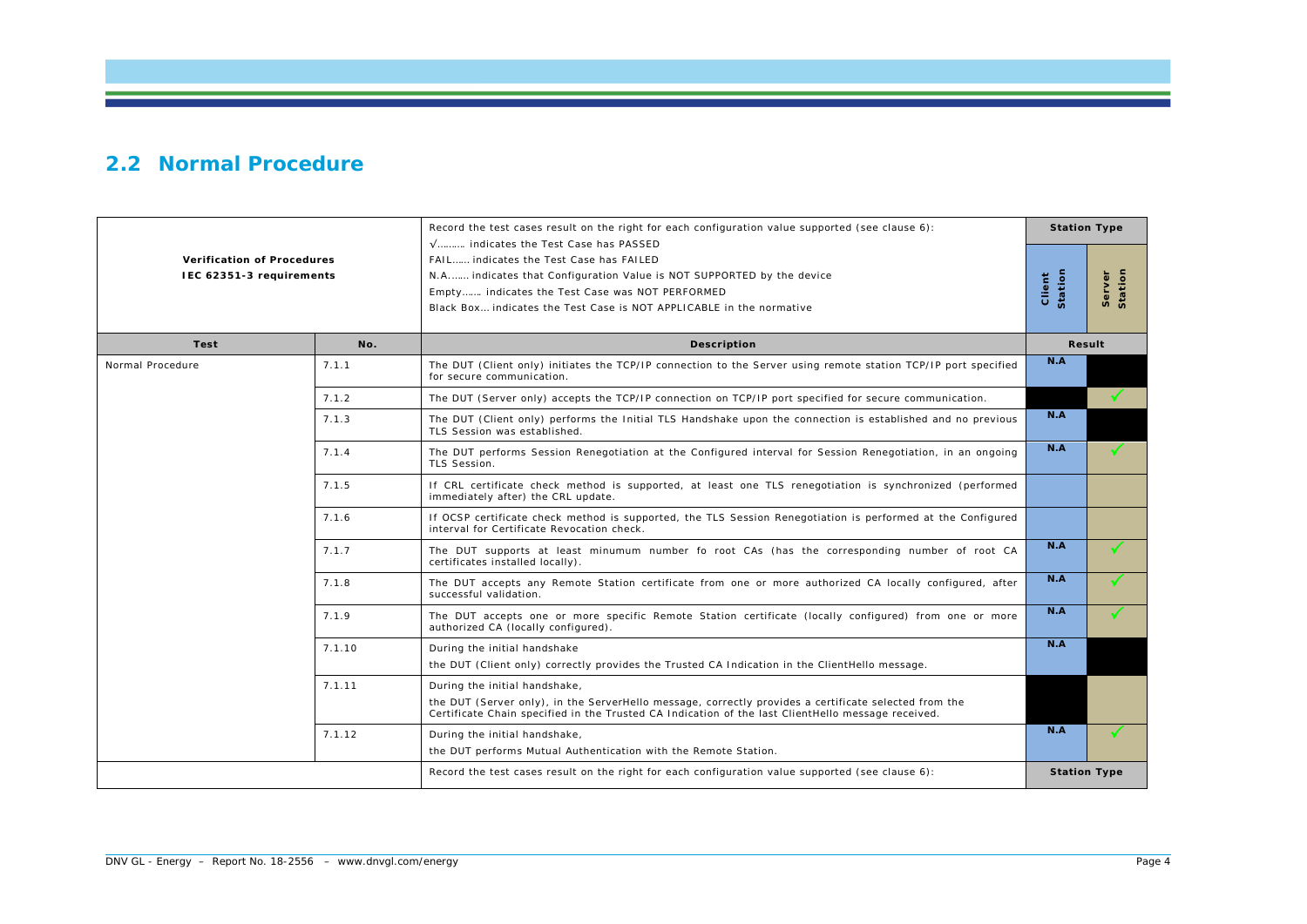| <b>Verification of Procedures</b><br>IEC 62351-3 requirements |        | V indicates the Test Case has PASSED<br>FAIL indicates the Test Case has FAILED<br>N.A indicates that Configuration Value is NOT SUPPORTED by the device<br>Empty indicates the Test Case was NOT PERFORMED<br>Black Box indicates the Test Case is NOT APPLICABLE in the normative | Station<br>Client | Station<br>Server |
|---------------------------------------------------------------|--------|-------------------------------------------------------------------------------------------------------------------------------------------------------------------------------------------------------------------------------------------------------------------------------------|-------------------|-------------------|
| Test                                                          | No.    | <b>Description</b>                                                                                                                                                                                                                                                                  |                   | Result            |
| Normal Procedure<br>(continued)                               | 7.1.13 | During the initial handshake,<br>the Message Authentication Code (MAC) option, with the specific algorithm indicated in the cipher suites<br>selected, is correctly supported.                                                                                                      | N.A               |                   |
|                                                               | 7.1.14 | During the initial handshake,<br>the TLS Session Extension defined in RFC5746 is correctly supported.                                                                                                                                                                               | N.A               | ✓                 |
|                                                               | 7.1.15 | During the initial handshake,<br>the DUT accepts certificates size less than or equal to the maximum certificate size supported.                                                                                                                                                    | N.A               | ✓                 |
|                                                               | 7.2.16 | During the initial handshake,<br>the process of accessing the CRL does not cause an established TCP/IP connection or a TLS session to be<br>terminated if the received certificate is valid.                                                                                        |                   |                   |
|                                                               | 7.2.17 | During the initial handshake,<br>the process of accessing the OCSP responder does not cause an established TCP/IP connection or a TLS<br>session to be terminated if the received certificate is valid.                                                                             |                   |                   |
|                                                               | 7.1.18 | During the session renegotiation,<br>the DUT (Client only) correctly provides the Trusted CA Indication in the ClientHello message.                                                                                                                                                 |                   |                   |
|                                                               | 7.1.19 | During the session renegotiation,<br>the DUT (Server only), in the ServerHello message, correctly provides a certificate selected from the<br>Certificate Chain specified in the Trusted CA Indication of the last ClientHello message received.                                    |                   |                   |
|                                                               | 7.1.20 | During the session renegotiation,<br>the DUT performs Mutual Authentication with the Remote Station.                                                                                                                                                                                | N.A               | ✓                 |
|                                                               | 7.1.21 | During the session renegotiation,<br>the Message Authentication Code (MAC) option, with the specific algorithm indicated in the cipher suites<br>selected, is correctly supported.                                                                                                  | N.A               |                   |
|                                                               | 7.1.22 | During the session renegotiation,<br>the TLS Session Extension defined in RFC5746 is correctly supported.                                                                                                                                                                           | N.A               |                   |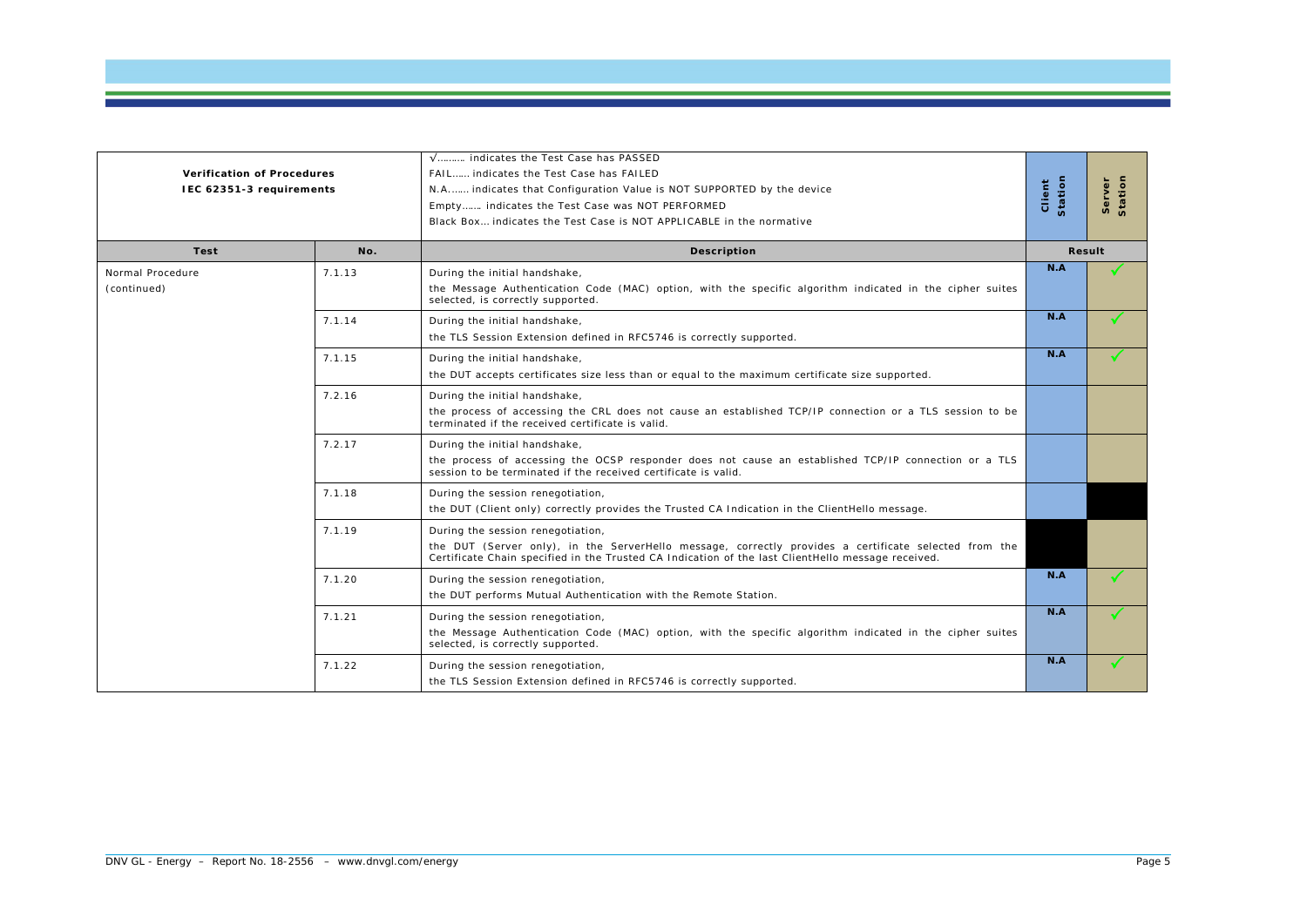<span id="page-7-0"></span>

|                                                               |        | Record the test cases result on the right for each configuration value supported (see clause 6):                                                                                                                                                                                                             |                   | <b>Station Type</b> |
|---------------------------------------------------------------|--------|--------------------------------------------------------------------------------------------------------------------------------------------------------------------------------------------------------------------------------------------------------------------------------------------------------------|-------------------|---------------------|
| <b>Verification of Procedures</b><br>IEC 62351-3 requirements |        | V indicates the Test Case has PASSED<br>FAIL indicates the Test Case has FAILED<br>N.A indicates that Configuration Value is NOT SUPPORTED by the device<br>Empty indicates the Test Case was NOT PERFORMED<br>Black Box indicates the Test Case is NOT APPLICABLE in the normative                          | Station<br>Client | Station<br>Server   |
| <b>Test</b>                                                   | No.    | <b>Description</b>                                                                                                                                                                                                                                                                                           |                   | <b>Result</b>       |
| Normal Procedure<br>(continued)                               | 7.1.23 | During the session renegotiation,<br>the DUT accepts certificates size less than or equal to the maximum certificate size supported.                                                                                                                                                                         | N.A               |                     |
|                                                               | 7.1.24 | During the session renegotiation,<br>the process of accessing the CRL does not cause an established TCP/IP connection or a TLS session to be<br>terminated if the received certificate is valid.                                                                                                             |                   |                     |
|                                                               | 7.1.25 | During the session renegotiation,<br>the process of accessing the OCSP responder does not cause an established TCP/IP connection or a TLS<br>session to be terminated if the received certificate is valid.                                                                                                  |                   |                     |
|                                                               | 7.1.26 | The DUT is able to perform the TLS Session Resumption (initiated by the Hello Request message from the<br>server or the Client Hello message from the client) upon the TCP/IP connection is re-established if a previous<br>TLS Session was dropped within the Configured interval for Session Renegotiation | N.A               | $\sqrt{2}$          |
|                                                               | 7.1.27 | The DUT is able to perform the TLS Session Resumption (initiated by the Hello Request message from the<br>server or the Client Hello message from the client) at the Configured interval for Session Resumption, in an<br>ongoing TLS Session.                                                               | N.A               |                     |

 $9$  The resumption was tested only when initiate by the client because after the re-estabilish of TCP connection the client always sends a clientHello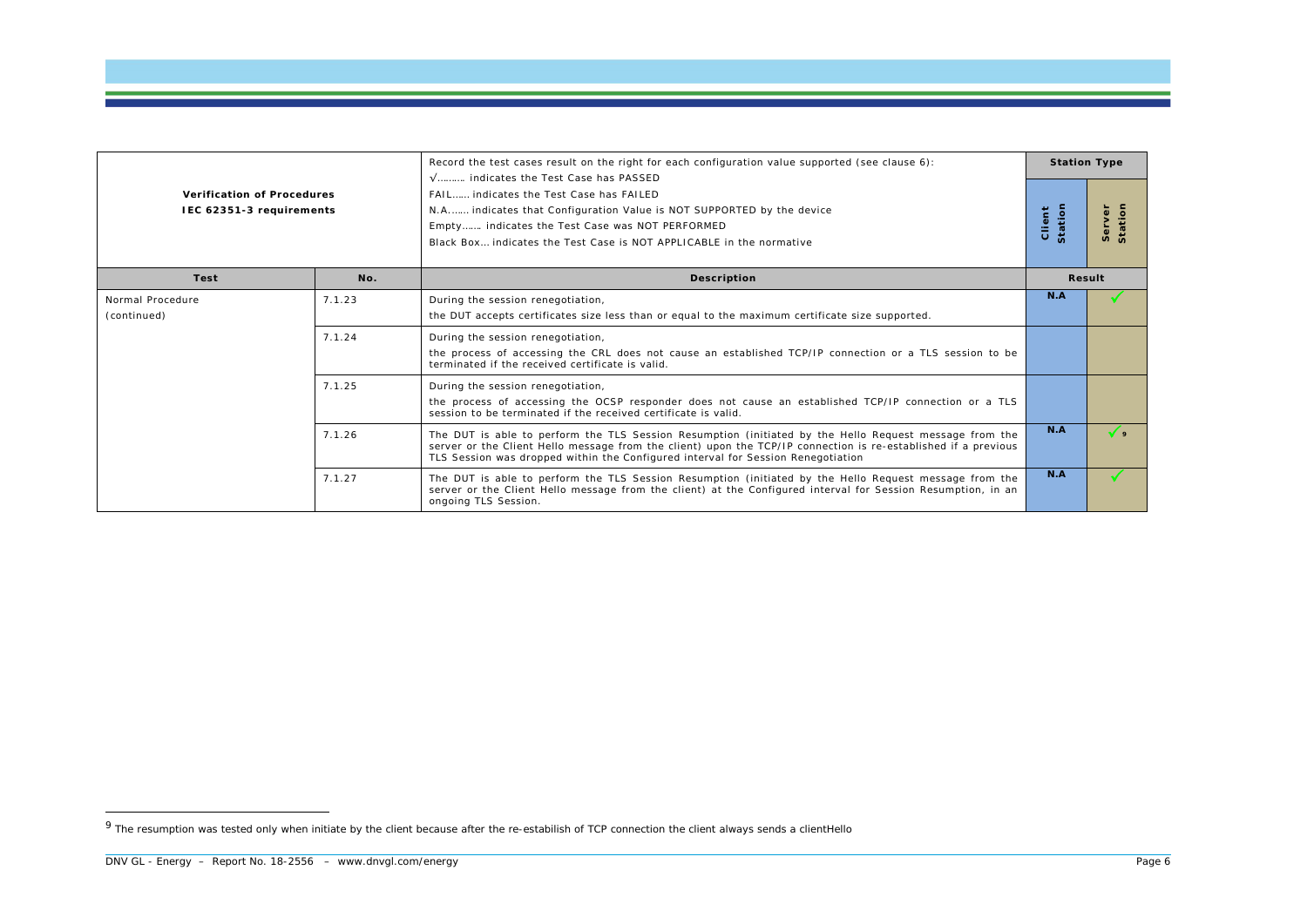# **2.3 Resiliency test**

|                                                               |       | Record the test cases result on the right for each configuration value supported (see clause 6):<br>V indicates the Test Case has PASSED                                                                                                    |                   | <b>Station Type</b> |
|---------------------------------------------------------------|-------|---------------------------------------------------------------------------------------------------------------------------------------------------------------------------------------------------------------------------------------------|-------------------|---------------------|
| <b>Verification of Procedures</b><br>IEC 62351-3 requirements |       | FAIL indicates the Test Case has FAILED<br>N.A indicates that Configuration Value is NOT SUPPORTED by the device<br>Empty indicates the Test Case was NOT PERFORMED<br>Black Box indicates the Test Case is NOT APPLICABLE in the normative | Station<br>Client | Station<br>Server   |
| Test                                                          | No.   | <b>Description</b>                                                                                                                                                                                                                          |                   | Result              |
| <b>Resiliency Test</b>                                        | 7.2.1 | During the initial handshake,<br>the DUT is not able to access to the CRL to verify the revocation of the certificate received and the certificate<br>received is valid.                                                                    |                   |                     |
|                                                               | 7.2.2 | During the initial handshake,<br>The DUT is not able to access to the OCSP responder to verify the revocation of the certificate received and<br>the certificate received is valid.                                                         |                   |                     |
|                                                               | 7.2.3 | During the initial handshake,<br>the CRL is not updated (validity time expired).                                                                                                                                                            |                   |                     |
|                                                               | 7.2.4 | During the initial handshake,<br>the Remote Station proposes TLS version 1.1.                                                                                                                                                               | N.A               |                     |
|                                                               | 7.2.5 | During the initial handshake,<br>the Remote Station proposes TLS version 1.0.                                                                                                                                                               | N.A               |                     |
|                                                               | 7.2.6 | During the initial handshake,<br>the Remote Station proposes TLS version prior to 1.0.                                                                                                                                                      | N.A               |                     |
|                                                               | 7.2.7 | During the initial handshake,<br>the Remote Station proposes none of the mandatory TLS cipher suites and none implemented in the DUT.                                                                                                       | N.A               | $\checkmark$        |
|                                                               | 7.2.8 | During the initial handshake,<br>the Remote Station does not provide the certificate                                                                                                                                                        | N.A               |                     |
|                                                               | 7.2.9 | During the initial handshake,<br>the DUT receives a Remote Station's certificate having size longer than the maximum certificate size<br>supported                                                                                          | N.A               |                     |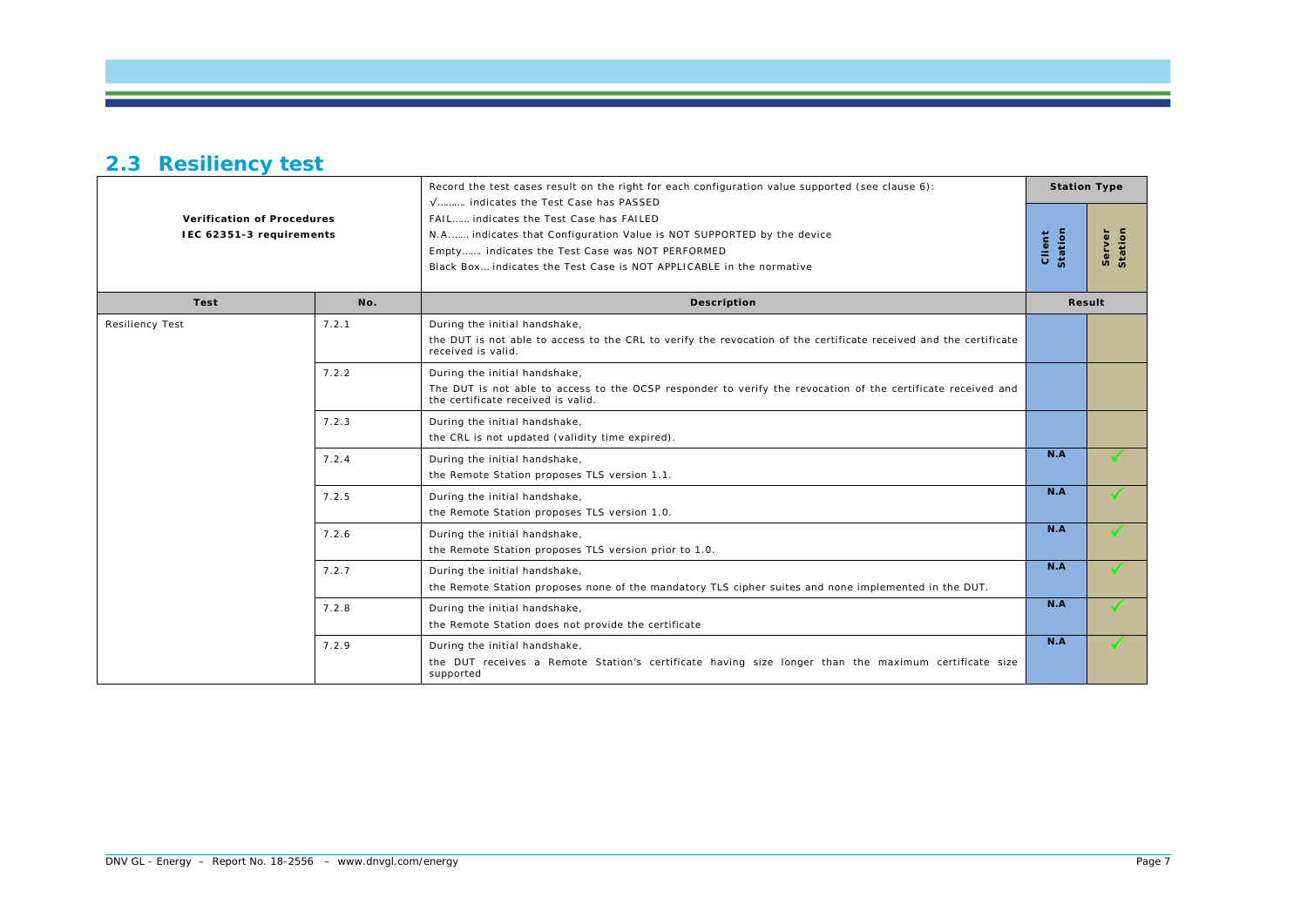<span id="page-9-1"></span><span id="page-9-0"></span>

| <b>Verification of Procedures</b><br>IEC 62351-3 requirements |        | Record the test cases result on the right for each configuration value supported (see clause 6):                                                                                                                                                                                    |                   | <b>Station Type</b> |
|---------------------------------------------------------------|--------|-------------------------------------------------------------------------------------------------------------------------------------------------------------------------------------------------------------------------------------------------------------------------------------|-------------------|---------------------|
|                                                               |        | V indicates the Test Case has PASSED<br>FAIL indicates the Test Case has FAILED<br>N.A indicates that Configuration Value is NOT SUPPORTED by the device<br>Empty indicates the Test Case was NOT PERFORMED<br>Black Box indicates the Test Case is NOT APPLICABLE in the normative | Station<br>Client | Station<br>Server   |
| <b>Test</b>                                                   | No.    | <b>Description</b>                                                                                                                                                                                                                                                                  |                   | Result              |
|                                                               | 7.2.20 | During the initial handshake,<br>the DUT receives a Remote Station's certificate with a not valid signature.                                                                                                                                                                        | N.A               |                     |
|                                                               | 7.2.21 | After sending a HelloRequest message to the Client, the DUT (Server only) does not receive the TLS Session<br>Renegotiation request from the Client.                                                                                                                                |                   | $\sqrt{10}$         |
|                                                               | 7.2.22 | During the session renegotiation,<br>The DUT is not able to access the CRL to verify the revocation of the certificate received and the certificate<br>received is valid.                                                                                                           |                   |                     |
|                                                               | 7.2.23 | During the session renegotiation,<br>The DUT is not able to access to the OCSP responder to verify the revocation of the certificate received and<br>the certificate received is valid.                                                                                             |                   |                     |
|                                                               | 7.2.24 | During the session renegotiation,<br>the CRL is not updated (validity time expired).                                                                                                                                                                                                |                   |                     |
|                                                               | 7.2.25 | During the session renegotiation,<br>the Remote Station proposes TLS version 1.1.                                                                                                                                                                                                   | N.A               |                     |
|                                                               | 7.2.26 | During the session renegotiation,<br>the Remote Station proposes TLS version 1.0.                                                                                                                                                                                                   | N.A               | FAIL <sup>11</sup>  |
|                                                               | 7.2.27 | During the session renegotiation,<br>the Remote Station proposes TLS version prior to 1.0.                                                                                                                                                                                          | N.A               |                     |

<sup>10</sup> The DUT waits a time equal to the renegotiation interval before showing the security alert.

 $11$  After raising the security alert, the DUT closes the connection which is against the current test procedures.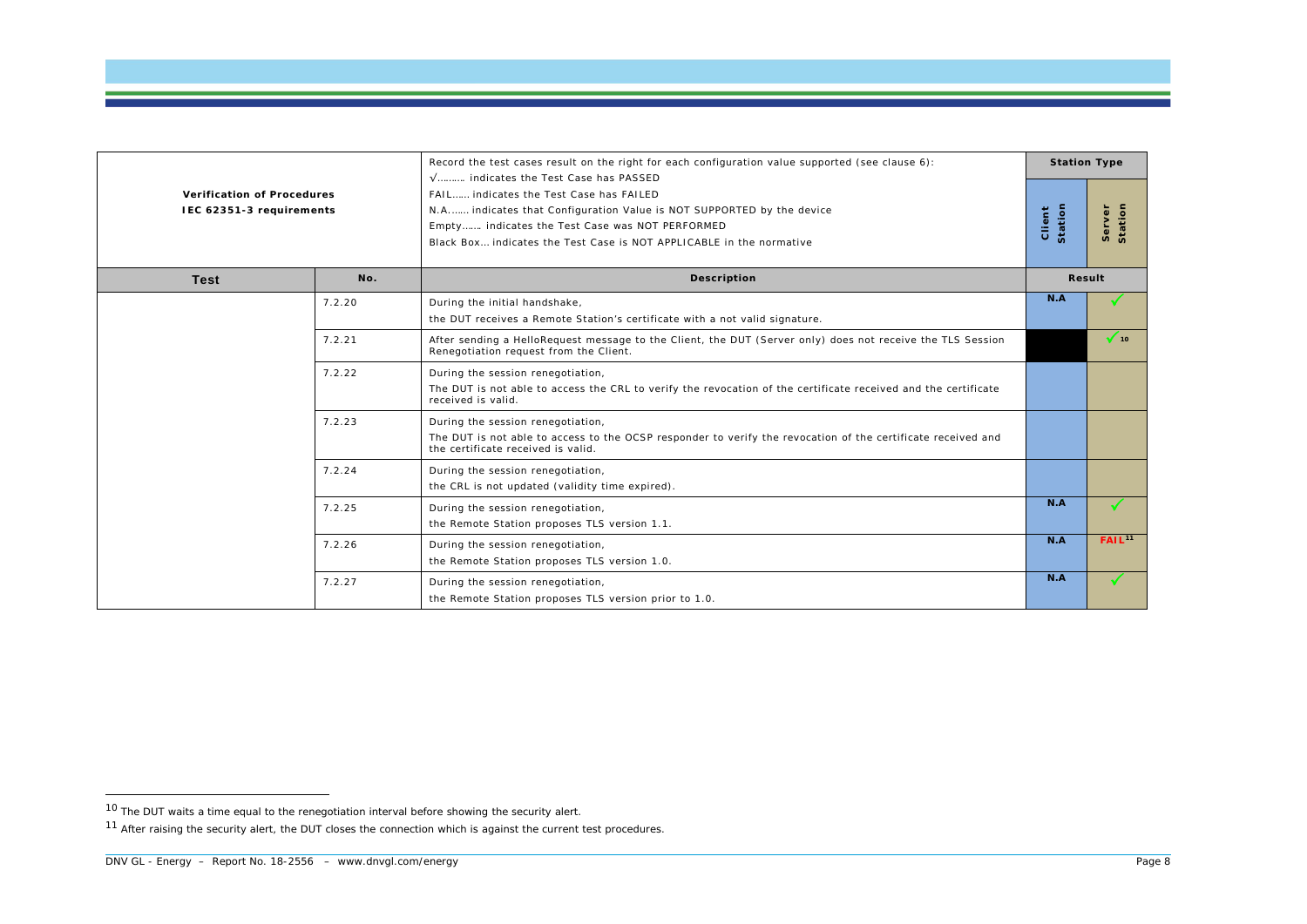|                                                               |        | Record the test cases result on the right for each configuration value supported (see clause 6):<br>$\sqrt{$ indicates the Test Case has PASSED                                                                                                    |                   | <b>Station Type</b> |
|---------------------------------------------------------------|--------|----------------------------------------------------------------------------------------------------------------------------------------------------------------------------------------------------------------------------------------------------|-------------------|---------------------|
| <b>Verification of Procedures</b><br>IEC 62351-3 requirements |        | FAIL indicates the Test Case has FAILED<br>N.A indicates that Configuration Value is NOT SUPPORTED by the device<br>Empty indicates the Test Case was NOT PERFORMED<br>Black Box indicates the Test Case is NOT APPLICABLE in the normative        | Station<br>Client | Station<br>Server   |
| <b>Test</b>                                                   | No.    | <b>Description</b>                                                                                                                                                                                                                                 |                   | Result              |
| <b>Resiliency Test</b>                                        | 7.2.10 | During the initial handshake,<br>the DUT receives a Remote Station's certificate referring to a CA for which the certificate is not installed in<br>the DUT.                                                                                       | N.A               |                     |
|                                                               | 7.2.11 | During the initial handshake,<br>the DUT receives a Remote Station's certificate referring to a CA for which the certificate is installed in the<br>DUT but the Remote Station's individual certificate is not specifically configured in the DUT. |                   |                     |
|                                                               | 7.2.12 | During the initial handshake,<br>the DUT is not able to provide a certificate selected from the Certificate Chain specified in the Trusted CA<br>Indication of the last ClientHello message received.                                              |                   |                     |
|                                                               | 7.2.13 | During the initial handshake,<br>the DUT receives a Remote Station's certificate NOT belonging to any of the Certificate Chains selected in the<br>Trusted CA Indication of the last ClientHello message transmitted.                              |                   |                     |
|                                                               | 7.2.14 | During the initial handshake,<br>the DUT receives an expired Remote Station's certificate.                                                                                                                                                         | N.A               | $\sqrt{}$           |
|                                                               | 7.2.15 | During the initial handshake,<br>the DUT receives a revoked Remote Station's certificate.                                                                                                                                                          | N.A               |                     |
|                                                               | 7.2.16 | During the initial handshake,<br>the DUT receives a Remote Station's certificate with a public key length equal to the minimum required.                                                                                                           | N.A               | $\checkmark$        |
|                                                               | 7.2.17 | During the initial handshake,<br>the DUT receives a Remote Station's certificate with a public key length shorter than the minimum required.                                                                                                       | N.A               | √                   |
|                                                               | 7.2.18 | During the initial handshake,<br>the DUT receives a Remote Station's certificate specifying an unsupported signature algorithm.                                                                                                                    | N.A               | ✓                   |
|                                                               | 7.2.19 | During the initial handshake,<br>the DUT receives a Remote Station's certificate specifying a signature algorithm with unsupported signature<br>parameters (e.g curve)                                                                             |                   |                     |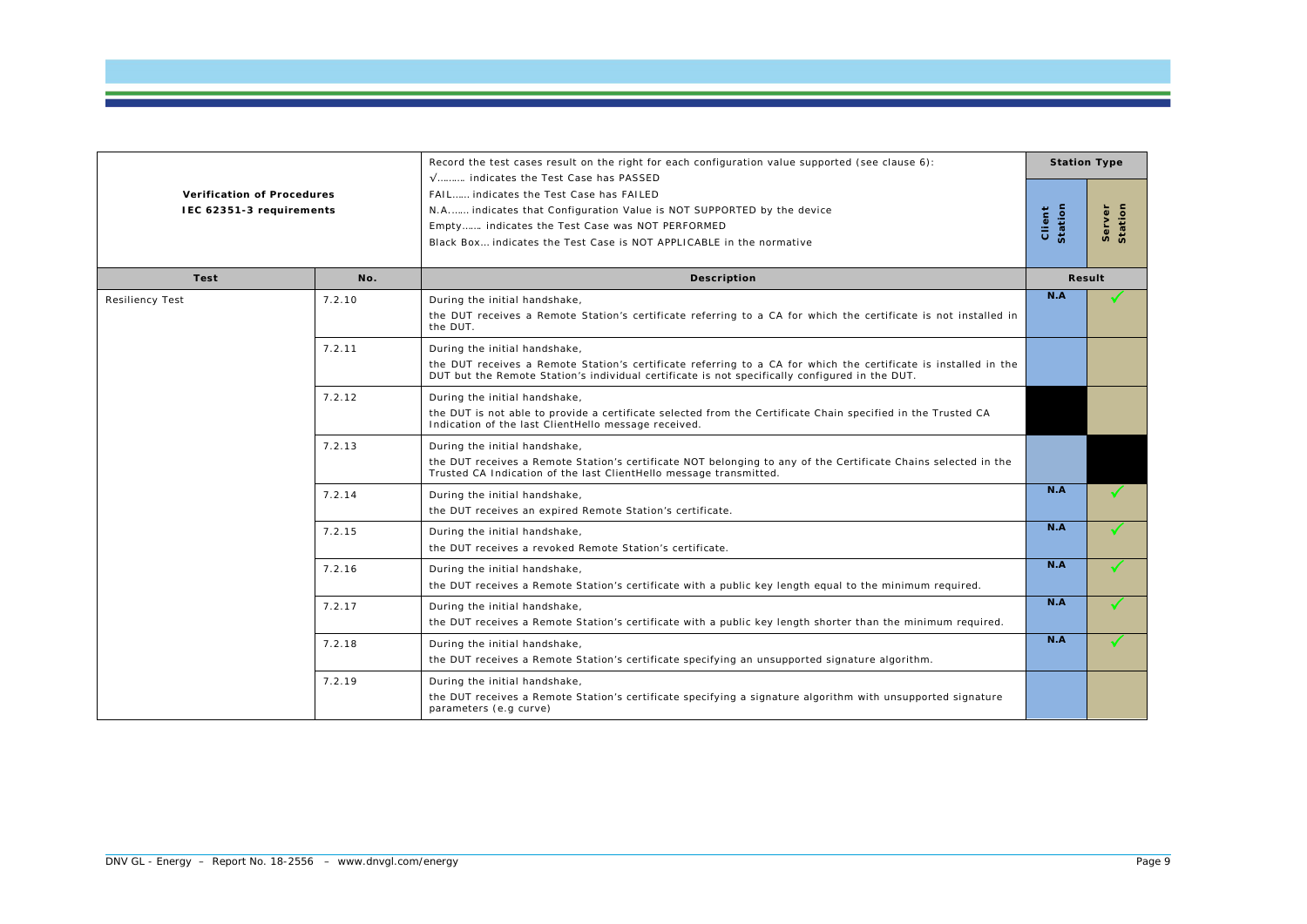| <b>Verification of Procedures</b><br>IEC 62351-3 requirements |        | Record the test cases result on the right for each configuration value supported (see clause 6):<br>V indicates the Test Case has PASSED                                                                                                           |                   | <b>Station Type</b> |
|---------------------------------------------------------------|--------|----------------------------------------------------------------------------------------------------------------------------------------------------------------------------------------------------------------------------------------------------|-------------------|---------------------|
|                                                               |        | FAIL indicates the Test Case has FAILED<br>N.A indicates that Configuration Value is NOT SUPPORTED by the device<br>Empty indicates the Test Case was NOT PERFORMED<br>Black Box indicates the Test Case is NOT APPLICABLE in the normative        | Station<br>Client | Station<br>Server   |
| Test                                                          | No.    | <b>Description</b>                                                                                                                                                                                                                                 |                   | Result              |
| <b>Resiliency Test</b>                                        | 7.2.28 | During session renegotiation,<br>the Remote Station proposes none of the mandatory TLS cipher suites and none implemented in the DUT.                                                                                                              | N.A               |                     |
|                                                               | 7.2.29 | During session renegotiation,<br>the Remote Station does not provide the certificate                                                                                                                                                               | N.A               |                     |
|                                                               | 7.2.30 | During session renegotiation,<br>the DUT receives a Remote Station's certificate having size longer than the maximum certificate size<br>supported.                                                                                                | N.A               |                     |
|                                                               | 7.2.31 | During session renegotiation,<br>the DUT receives a Remote Station's certificate referring to a CA for which the certificate is not installed in<br>the DUT.                                                                                       | N.A               | ✓                   |
|                                                               | 7.2.32 | During session renegotiation,<br>the DUT receives a Remote Station's certificate referring to a CA for which the certificate is installed in the<br>DUT but the individual Remote Station certificate's is not specifically configured in the DUT. |                   |                     |
|                                                               | 7.2.33 | During session renegotiation,<br>the DUT (Server only) is NOT able to provide a certificate selected from the Certificate Chain specified in the<br>Trusted CA Indication of the last ClientHello message received.                                |                   |                     |
|                                                               | 7.2.34 | During session renegotiation,<br>the DUT (Client only) receives a Remote Station's certificate NOT belonging to any of the Certificate Chains<br>selected in the Trusted CA Indication of the last ClientHello message transmitted.                |                   |                     |
|                                                               | 7.2.35 | During session renegotiation,<br>the DUT receives an expired Remote Station's certificate.                                                                                                                                                         | N.A               | ✓                   |
|                                                               | 7.2.36 | During session renegotiation,<br>the DUT receives a revoked Remote Station's certificate.                                                                                                                                                          | N.A               |                     |
|                                                               | 7.2.37 | During session renegotiation,<br>the DUT receives a Remote Station's certificate with a public key length equal to the minimum required.                                                                                                           | N.A               |                     |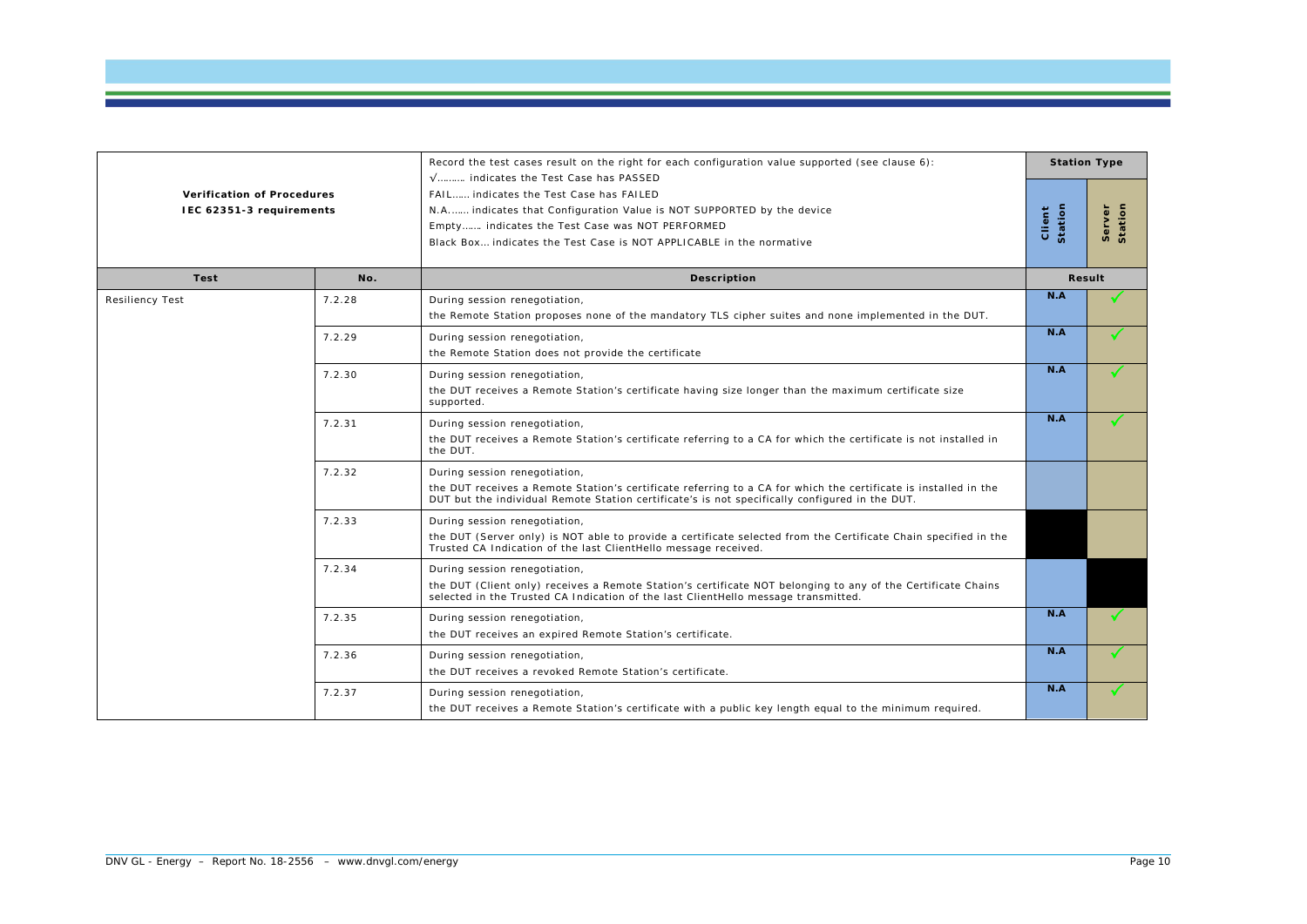|                                                               |        | Record the test cases result on the right for each configuration value supported (see clause 6):<br>V indicates the Test Case has PASSED                                                                                                    |                   | <b>Station Type</b> |
|---------------------------------------------------------------|--------|---------------------------------------------------------------------------------------------------------------------------------------------------------------------------------------------------------------------------------------------|-------------------|---------------------|
| <b>Verification of Procedures</b><br>IEC 62351-3 requirements |        | FAIL indicates the Test Case has FAILED<br>N.A indicates that Configuration Value is NOT SUPPORTED by the device<br>Empty indicates the Test Case was NOT PERFORMED<br>Black Box indicates the Test Case is NOT APPLICABLE in the normative | Client<br>Station |                     |
| Test                                                          | No.    | <b>Description</b>                                                                                                                                                                                                                          |                   | Result              |
| <b>Resiliency Test</b>                                        | 7.2.38 | During session renegotiation,<br>the DUT receives a Remote Station's certificate with a public key length shorter than the minimum required.                                                                                                | N.A               |                     |
|                                                               | 7.2.39 | During session renegotiation,<br>the DUT receives a Remote Station's certificate specifying an unsupported signature algorithm.                                                                                                             | N.A               |                     |
|                                                               | 7.2.40 | During session renegotiation,<br>the DUT receives a Remote Station's certificate specifying a signature algorithm with unsupported signature<br>parameters (e.g. curve)                                                                     |                   |                     |
|                                                               | 7.2.41 | During session renegotiation,<br>the DUT receives a Remote Station's certificate with a NOT valid signature.                                                                                                                                | N.A               |                     |